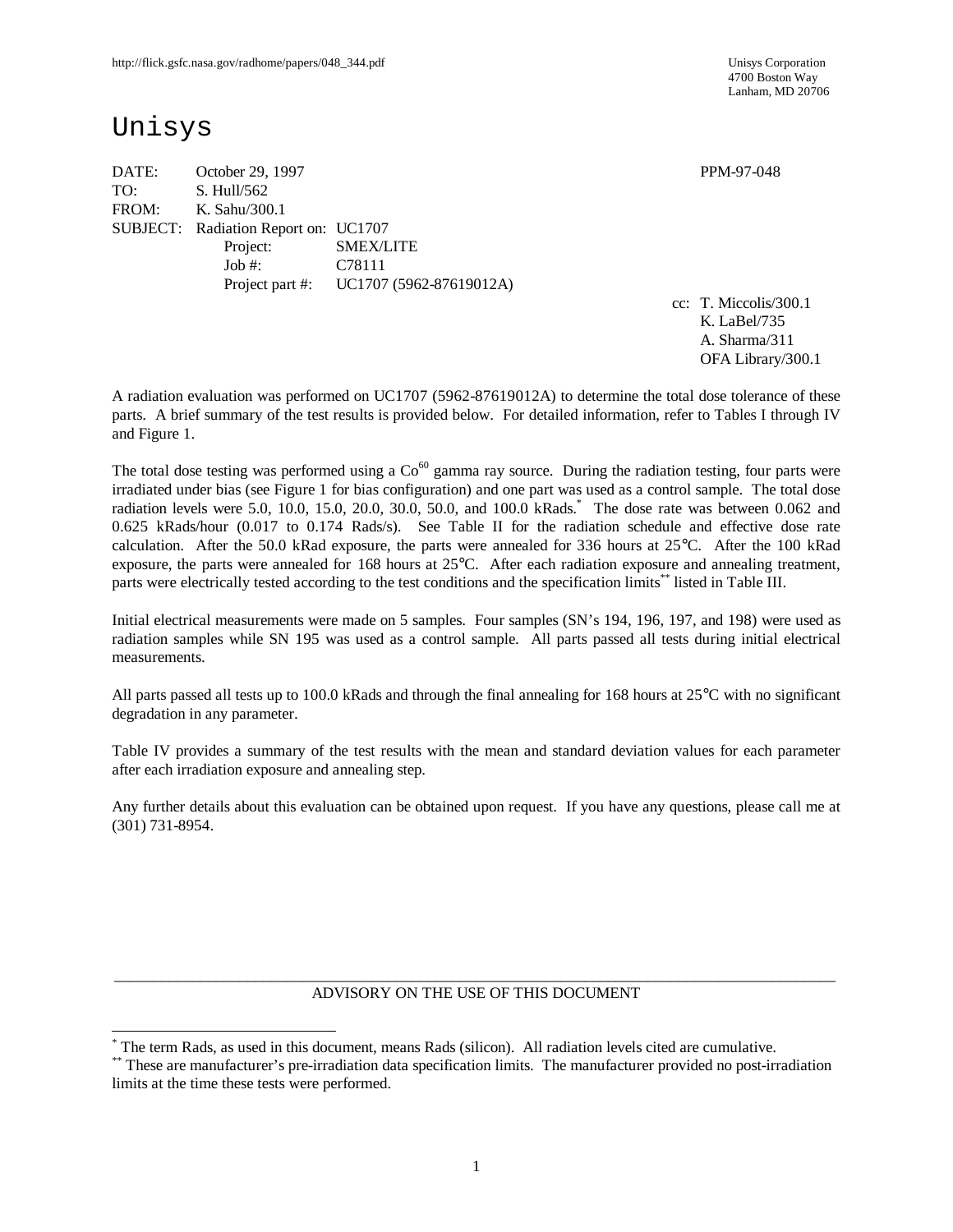The information contained in this document has been developed solely for the purpose of providing general guidance to employees of the Goddard Space Flight Center (GSFC). This document may be distributed outside GSFC only as a courtesy to other government agencies and contractors. Any distribution of this document, or application or use of the information contained herein, is expressly conditional upon, and is subject to, the following understandings and limitations:

(a) The information was developed for general guidance only and is subject to change at any time;

(b) The information was developed under unique GSFC laboratory conditions that may differ substantially from outside conditions;

(c) GSFC does not warrant the accuracy of the information when applied or used under other than unique GSFC laboratory conditions;

(d) The information should not be construed as a representation of product performance by either GSFC or the manufacturer;

(e) Neither the United States government nor any person acting on behalf of the United States government assumes any liability resulting from the application or use of the information.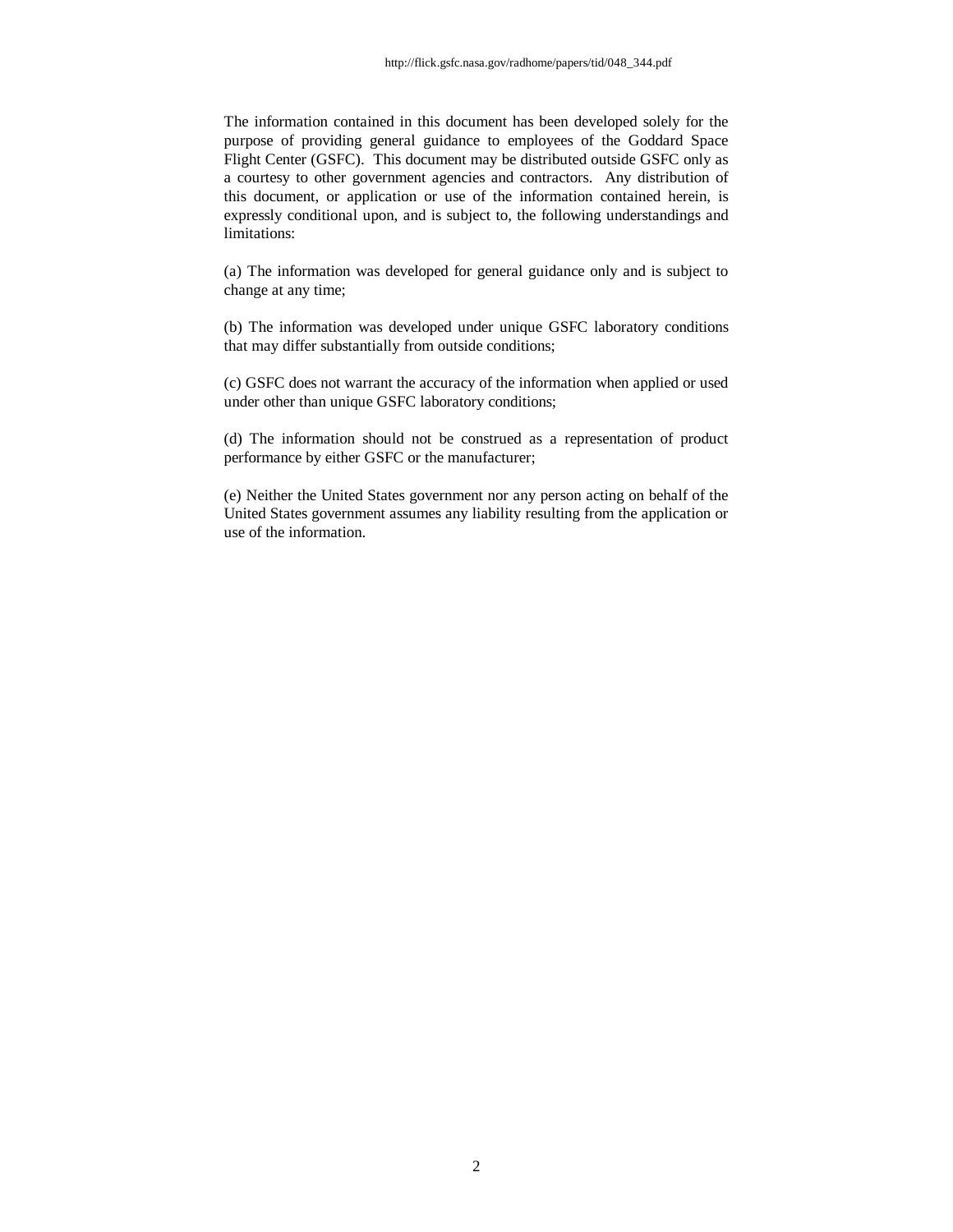Figure 1. Radiation Bias Circuit for UC1707



Notes:

- 1.  $V_C = V_{IN} = 20 VDC \pm 0.5 V$ .
- 2.  $V_D = 2.5V \pm 0.3V$ .
- 3.  $R_1 = 20k\Omega \pm 5\%, \frac{1}{2}W$ .
- 4.  $R_L = 2.0k\Omega \pm 5\%, \frac{1}{2}W$ .
- 5.  $I_{20V} \leq 21.5 \text{mA}$  (for one DUT).
- 6.  $I_{2.5V} \leq 2.5 \text{mA}$  (for one DUT).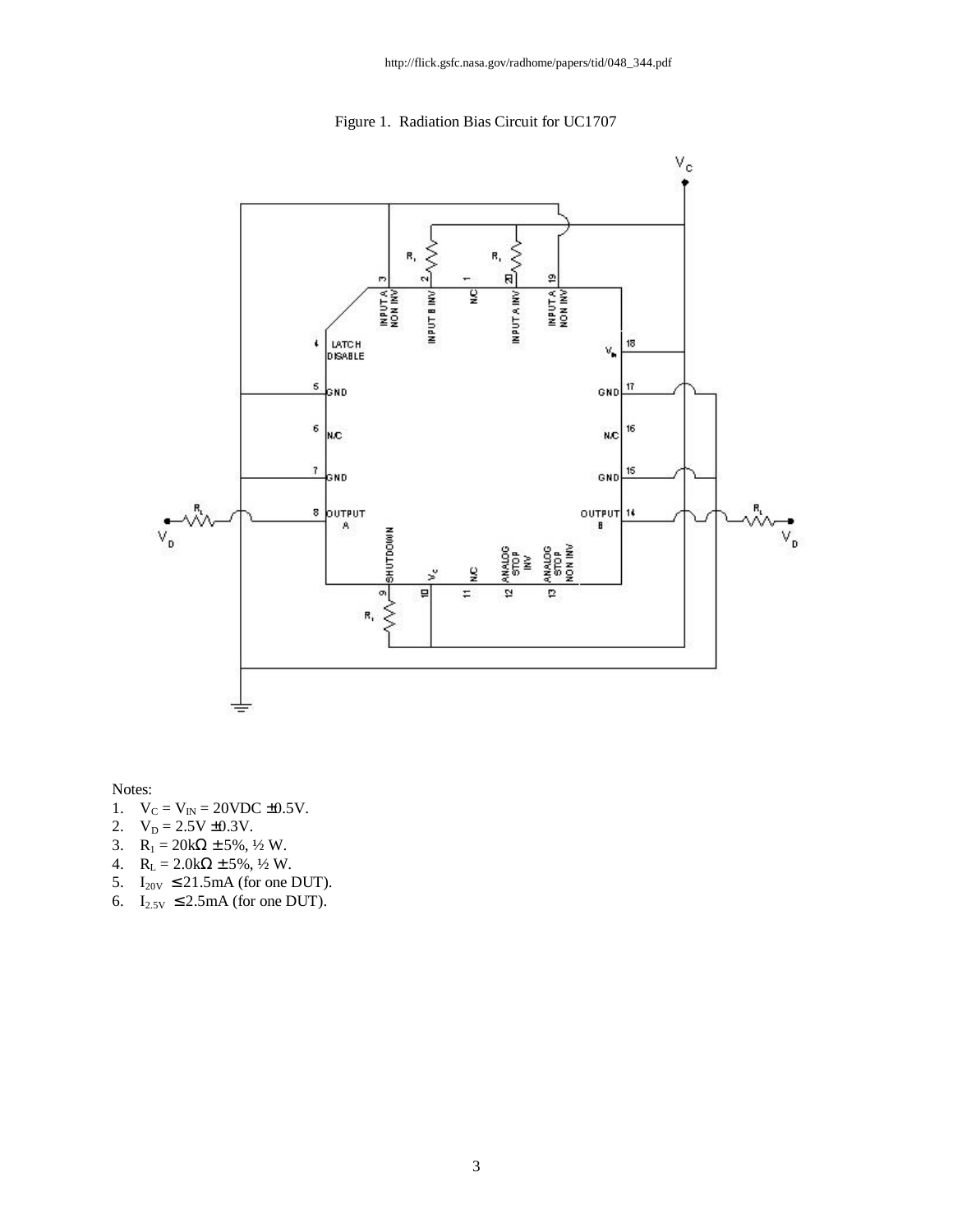| Generic Part Number:                        | <b>UC1707</b>           |
|---------------------------------------------|-------------------------|
| <b>SMEX/LITE Part Number</b>                | UC1707 (5962-87619012A) |
| Charge Number:                              | C78111                  |
| Manufacturer:                               | Unitrode                |
| Lot Date Code (LDC):                        | 9649                    |
| <b>Quantity Tested:</b>                     | 5                       |
| Serial Number of Control Sample:            | 195                     |
| <b>Serial Numbers of Radiation Samples:</b> | 194, 196, 197, and 198  |
| <b>Part Function:</b>                       | <b>Linear Driver</b>    |
| Part Technology:                            | Bipolar                 |
| Package Style:                              | 20 Pin LCC              |
| Test Equipment:                             | A540                    |
| Test Engineer:                              | D. Davis                |

## TABLE I. Part Information

• The manufacturer for this part guaranteed no radiation tolerance/hardness.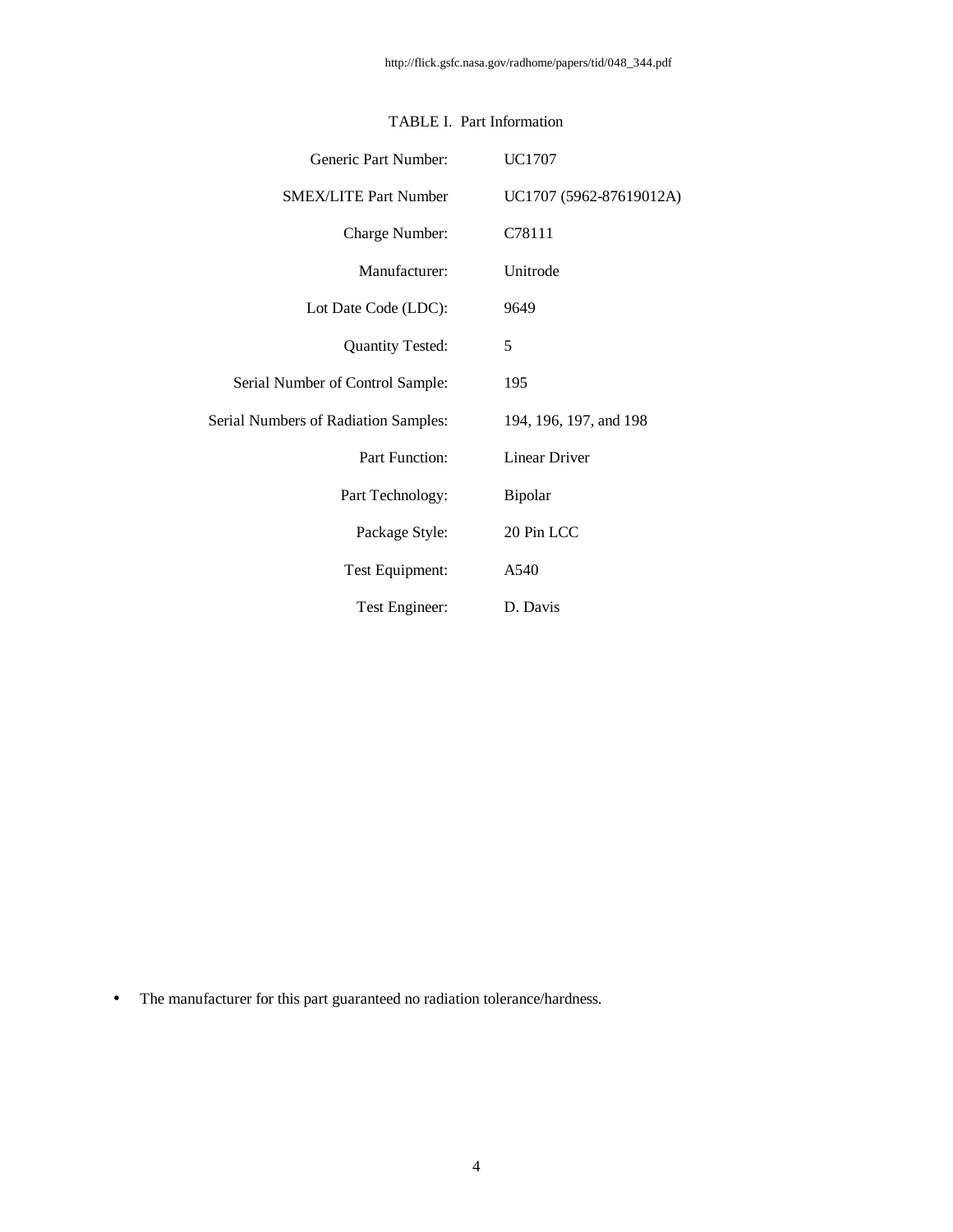| TABLE II. Radiation Schedule for UC1707                                   |  |
|---------------------------------------------------------------------------|--|
|                                                                           |  |
|                                                                           |  |
|                                                                           |  |
|                                                                           |  |
|                                                                           |  |
|                                                                           |  |
|                                                                           |  |
|                                                                           |  |
|                                                                           |  |
|                                                                           |  |
|                                                                           |  |
| Effective Dose Rate = 100 000 RADS/33 DAYS=126 3 RADS/HOUR=0 035 RADS/SEC |  |

Effective Dose Rate = 100,000 RADS/33 DAYS=126.3 RADS/HOUR=0.035 RADS/SEC The effective dose rate is lower than that of the individual radiation steps as it takes into account the interimannealing step.

PARTS WERE IRRADIATED AND ANNEALED UNDER BIAS, SEE FIGURE 1.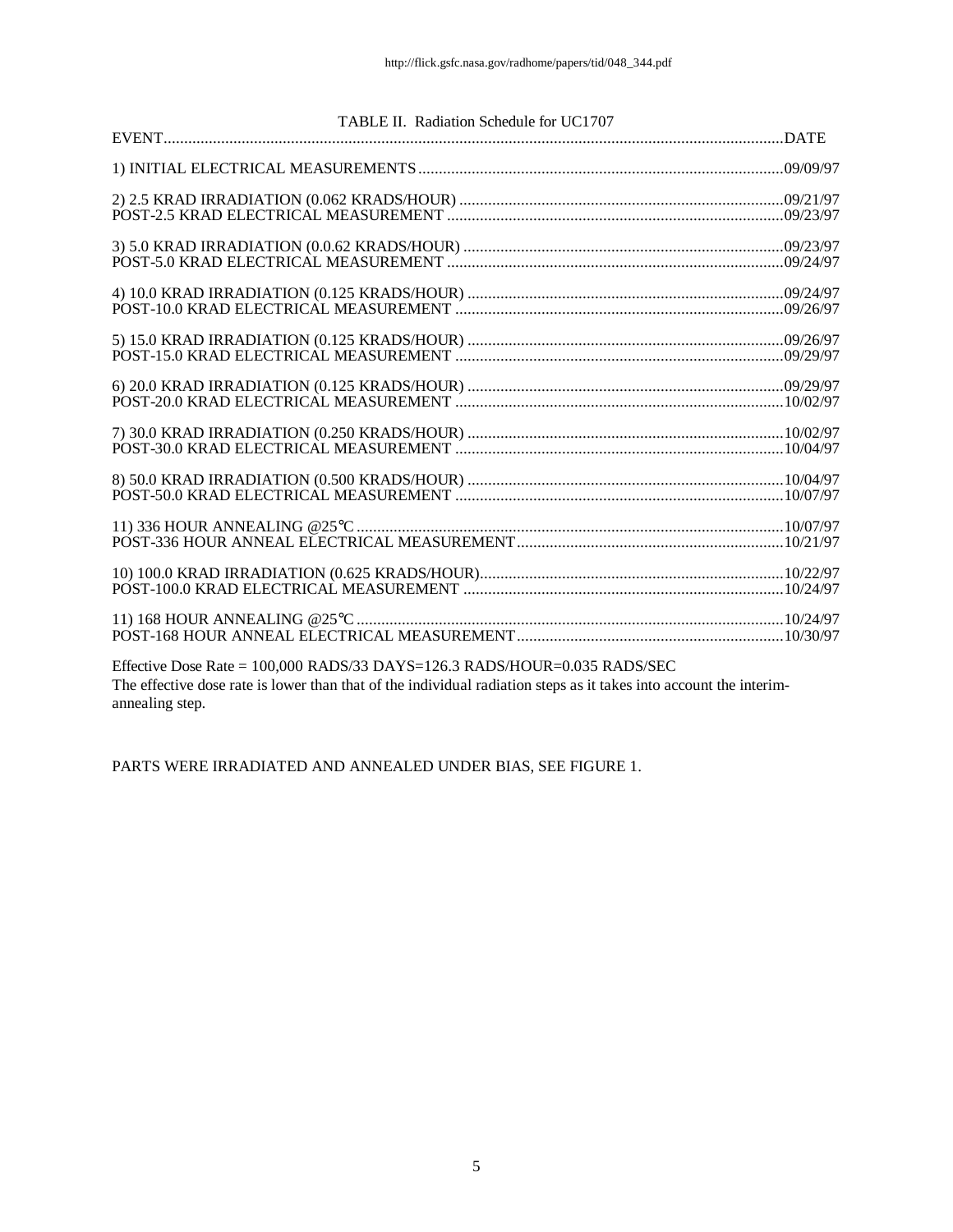| <b>Test</b>             |                     |     |                                                                     | Spec.      | Lim.       |
|-------------------------|---------------------|-----|---------------------------------------------------------------------|------------|------------|
| #                       | <b>Parameter</b>    |     | <b>Units Test Conditions /2</b>                                     | min        | max        |
| 1                       | $ICC_in$            |     | $mA$ $V_{IN} = 40V$                                                 |            | 12.0       |
| $\mathbf{2}$            | <b>ICC_coll</b>     |     | $mA V_C = 40V$ , inputs low                                         |            | 5.0        |
| 3                       | <b>IC_leak</b>      |     | $mN_{\rm IO}=0V, V_{\rm C}=30V$                                     |            | <b>100</b> |
| $\overline{\mathbf{4}}$ | V_input             |     | $mN = 0V$                                                           | $-1000$    |            |
| 5                       | <b>B_INV</b>        |     | <b>mA</b> Inverting input to output                                 |            | <b>100</b> |
| 6                       | <b>B</b> NI         |     | <b>mA</b> Non-inverting input to output                             |            | <b>100</b> |
| 7                       | A INV               |     | <b>mA</b> Inverting input to output                                 |            | 100        |
| 8                       | A NI                |     | <b>mA</b> Non-inverting input to output                             |            | <b>100</b> |
| 9                       | A_inv_t_rise        |     | $_{\text{BS}} C_{\text{L}}=2.2$ nf, Inverting input to output       |            | 70.0       |
| 10                      | A_inv_t_fall        |     | $_{\text{NS}} C_{\text{L}}=2.2$ nf, Inverting input to output       |            | 70.0       |
| 11                      | <b>B_inv_t_rise</b> |     | $_{\text{BS}} C_{\text{L}}=2.2$ nf, Inverting input to output       |            | 70.0       |
| 12                      | <b>B_inv_t_fall</b> |     | $_{\text{BS}} C_{\text{L}}=2.2$ nf, Inverting input to output       |            | 70.0       |
| 13                      | A ni t rise         |     | $_{\text{BS}} C_{\text{L}}=2.2$ nf, non-inverting input to output   |            | 70.0       |
| 14                      | A_ni_t_fall         |     | $_{\text{NS}} C_{\text{L}}=2.2$ nf, non-inverting input to output   |            | 70.0       |
| 15                      | B_ni_t_rise         | nsl | $C_L = 2.2$ nf, non-inverting input to output                       |            | 70.0       |
| 16                      | B_ni_t_fall         |     | $_{\text{NS}} C_{\text{L}} = 2.2$ nf, non-inverting input to output |            | 70.0       |
| 17                      | V shutdown          |     | V Pin 7 Input                                                       | 0.40       | 2.20       |
| 18                      | Analog_shutdown     |     | $mV$ (OV £ $V_{CM}$ £15V                                            | <b>100</b> | <b>150</b> |

#### Table III. Electrical Characteristics of UC1707 /1

## Note:

1/ These are the manufacturer's non-irradiated data sheet specification limits. The manufacturer provided no postirradiation limits at the time the tests were performed.

 $2/ -41.25V < V_{\text{IN}} < -4.25V$  unless otherwise noted.

3/ The functional performance of the parts is verified by the timing tests (#9-16). If the timing can be measured, then the part passes the functional test. If no timing measurement can be made, then the part has failed functionally.